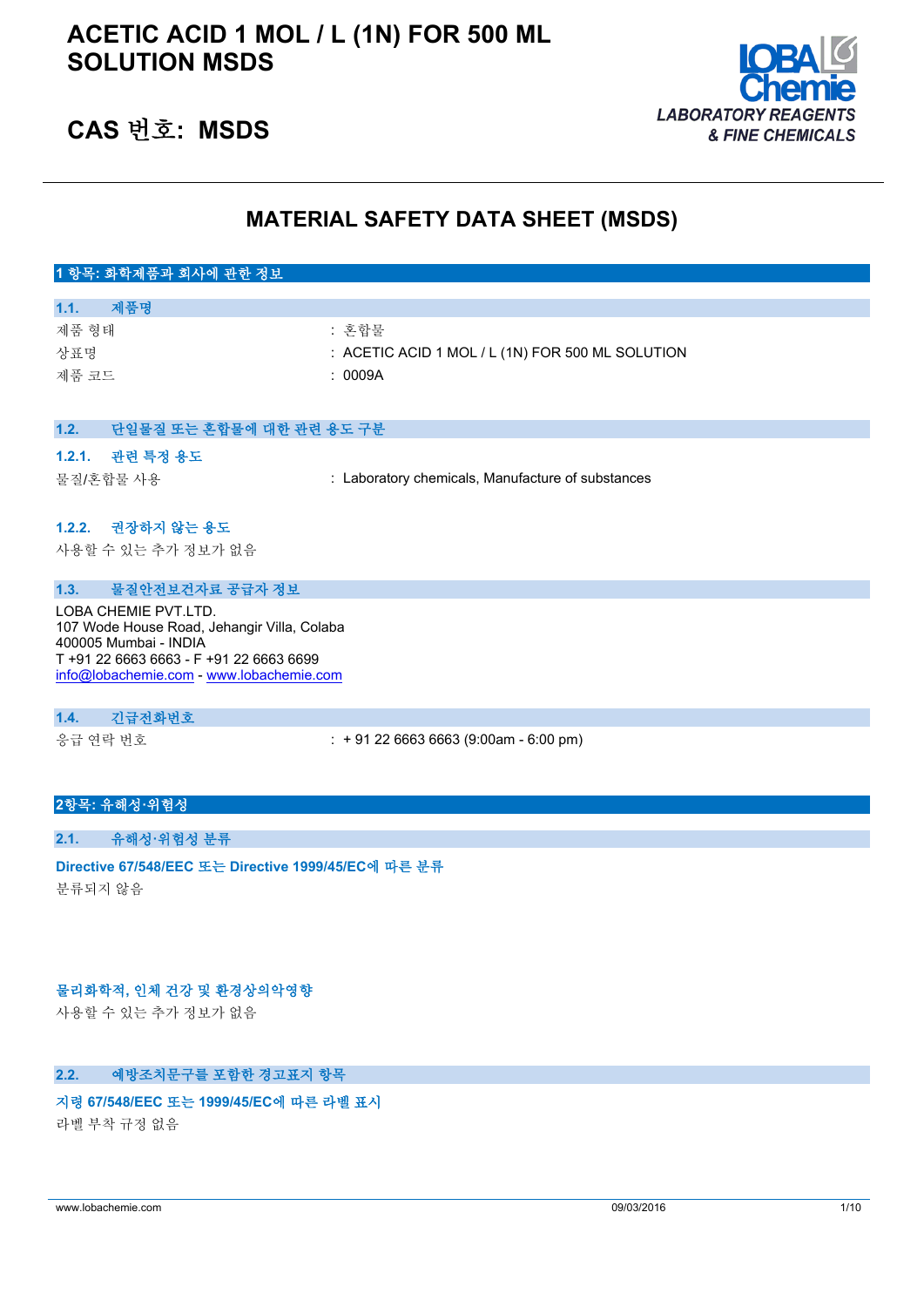물질안전보건자료

## **2.3. 기타 정보**

사용할 수 있는 추가 정보가 없음

|      |      | 3항목: 구성성분의 명칭 및 함유량 |  |  |  |  |  |
|------|------|---------------------|--|--|--|--|--|
|      |      |                     |  |  |  |  |  |
| 3.1. | 단일물질 |                     |  |  |  |  |  |
| 해당없음 |      |                     |  |  |  |  |  |
|      |      |                     |  |  |  |  |  |

**3.2. 혼합물**

| 명칭          | 제품명                                                                       | $\frac{9}{6}$ | Directive 67/548/EEC에<br>따른 분류 | <b>Regulation (EC)</b><br>No.1272/2008 [CLP]에<br>따른 분류                                              |
|-------------|---------------------------------------------------------------------------|---------------|--------------------------------|-----------------------------------------------------------------------------------------------------|
| Acetic acid | (CAS 번호) 64-19-7<br>(EC 번호) 200-580-<br>(EC 색인 번호) 607-<br>$002 - 00 - 6$ | $50 - 75$     | C: R35<br>R <sub>10</sub>      | Skin Corr. 1A, H314<br>Eye Dam. 1, H318<br>Flam. Liq. 3, H226<br>Acute Tox. 4 (Inhalation),<br>H332 |
| Water       | (CAS 번호) 7732-<br>$18-5$<br>(EC 번호) 231-791-<br>2                         | $50 - 75$     | 분류되지 않음                        | 분류되지 않음                                                                                             |

R- 및 H- 문구에 대한 전문: 16항 참조

| 4항목: 응급조치요령                      |                                                                            |
|----------------------------------|----------------------------------------------------------------------------|
|                                  |                                                                            |
| 4.1.<br>응급조치 요령                  |                                                                            |
| 흡입 후 응급 조치                       | : 신선한 공기가 있는 곳으로 옮기고 호흡하기 쉬운 자세로 안정을 취하시오. 즉시<br>의료기관(의사)의 진찰을 받으시오.       |
| 피부 접촉 후 응급 조치                    | : 오염된 모든 의복은 벗거나 제거하시오. 피부를 물로 씻으시오/샤워하시오. 즉시<br>의료기관(의사)의 진찰을 받으시오.       |
| 안구 접촉 후 응급 조치                    | : 몇 분간 물로 조심해서 씻으시오. 가능하면 콘택트렌즈를 제거하시오. 계속 씻으시오.<br>즉시 의료기관(의사)의 진찰을 받으시오. |
| 섭취 후 응급 조치                       | : 입을 씻어내시오. 토하게 하지 마시오. 즉시 의료기관(의사)의 진찰을 받으시오.                             |
| 4.2.<br>변이원성                     |                                                                            |
| 증상/부상                            | : 피부에 심한 화상과 눈에 손상을 일으킴.                                                   |
| 4.3.<br>즉각적인 치료 및 특수 치료 필요 여부 표시 |                                                                            |

Treat symptomatically.

| 5항목: 폭발·화재시 대처방법 |  |
|------------------|--|
|                  |  |

| 5.1.    | 적절한 소화제 |                                                                      |
|---------|---------|----------------------------------------------------------------------|
| 적절한 소화제 |         | : dry chemical powder, alcohol-resistant foam, carbon dioxide (CO2). |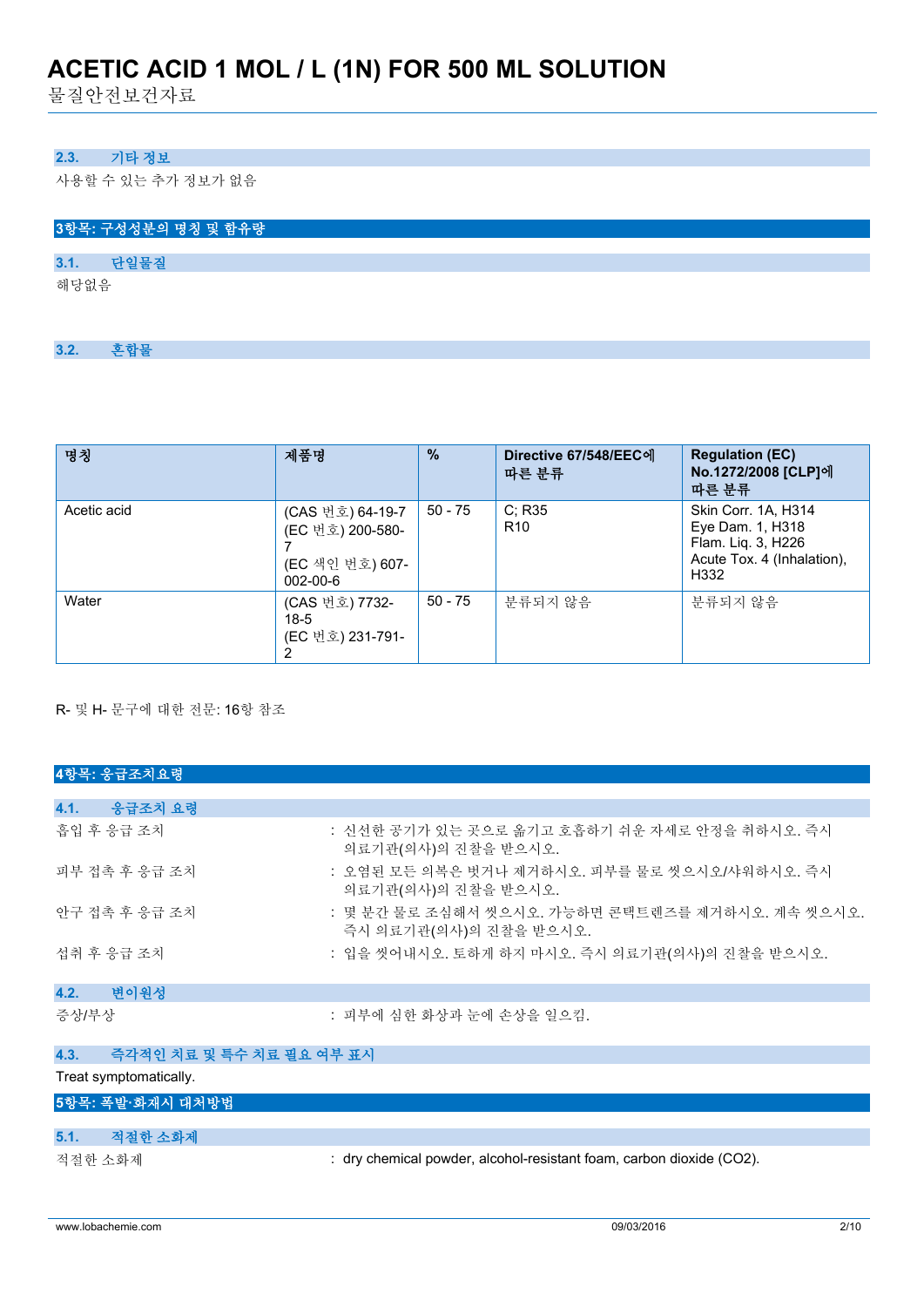물질안전보건자료

| 화학물질로부터 생기는 특정 유해성<br>5.2.         |                                                                                                                                                              |
|------------------------------------|--------------------------------------------------------------------------------------------------------------------------------------------------------------|
| 사용할 수 있는 추가 정보가 없음                 |                                                                                                                                                              |
| 소방대원을 위한 조언<br>5.3.                |                                                                                                                                                              |
| 화재 진압 중 보호                         | : Do not attempt to take action without suitable protective equipment.                                                                                       |
| 6항목: 누출사고시 대처방법                    |                                                                                                                                                              |
| 인체를 보호하기 위해 필요한 조치사항 및 보호구<br>6.1. |                                                                                                                                                              |
| 6.1.1.<br>비응급 요원용                  |                                                                                                                                                              |
| 응급 조치                              | : Evacuate unnecessary personnel.                                                                                                                            |
| 6.1.2. 응급 구조대용                     |                                                                                                                                                              |
| 보호 장비                              | : 적절한 개인 보호구를 착용하시오.                                                                                                                                         |
| 응급 조치                              | : Stop release.                                                                                                                                              |
| 환경을 보호하기 위해 필요한 조치사항<br>6.2.       |                                                                                                                                                              |
| 환경으로 배출하지 마시오.                     |                                                                                                                                                              |
| 정화 또는 제거 방법<br>6.3.                |                                                                                                                                                              |
| 세척 방법                              | : 누출물을 모으시오. On land, sweep or shovel into suitable containers. Soak up spills<br>with inert solids, such as clay or diatomaceous earth as soon as possible. |
| 기타 항목 참조<br>6.4.                   |                                                                                                                                                              |
| 사용할 수 있는 추가 정보가 없음                 |                                                                                                                                                              |
| 7항목: 취급 및 저장방법                     |                                                                                                                                                              |
| 안전취급요령<br>7.1.                     |                                                                                                                                                              |
| 안전취급요령                             | : 분진·흄·가스·미스트·증기·스프레이를 흡입하지 마시오. 임신·수유 기간에는<br>접촉하지 마시오.                                                                                                     |
| 위생 조치                              | : 취급 후에는  을(를) 철저히 씻으시오.                                                                                                                                     |
| 피해야할 조건을 포함한 안전한 저장 방법<br>7.2.     |                                                                                                                                                              |
| 적절한 공학적 관리                         | : Comply with applicable regulations.                                                                                                                        |
| 보관 조건                              | : 용기를 단단히 밀폐하시오. 환기가 잘 되는 곳에 보관하시오.                                                                                                                          |
|                                    |                                                                                                                                                              |
| 특정 최종 사용<br>7.3.                   |                                                                                                                                                              |
| 사용할 수 있는 추가 정보가 없음                 |                                                                                                                                                              |
| 8항목: 노출방지 및 개인보호구                  |                                                                                                                                                              |
| 제어 매개 변수<br>8.1.                   |                                                                                                                                                              |
| 사용할 수 있는 추가 정보가 없음                 |                                                                                                                                                              |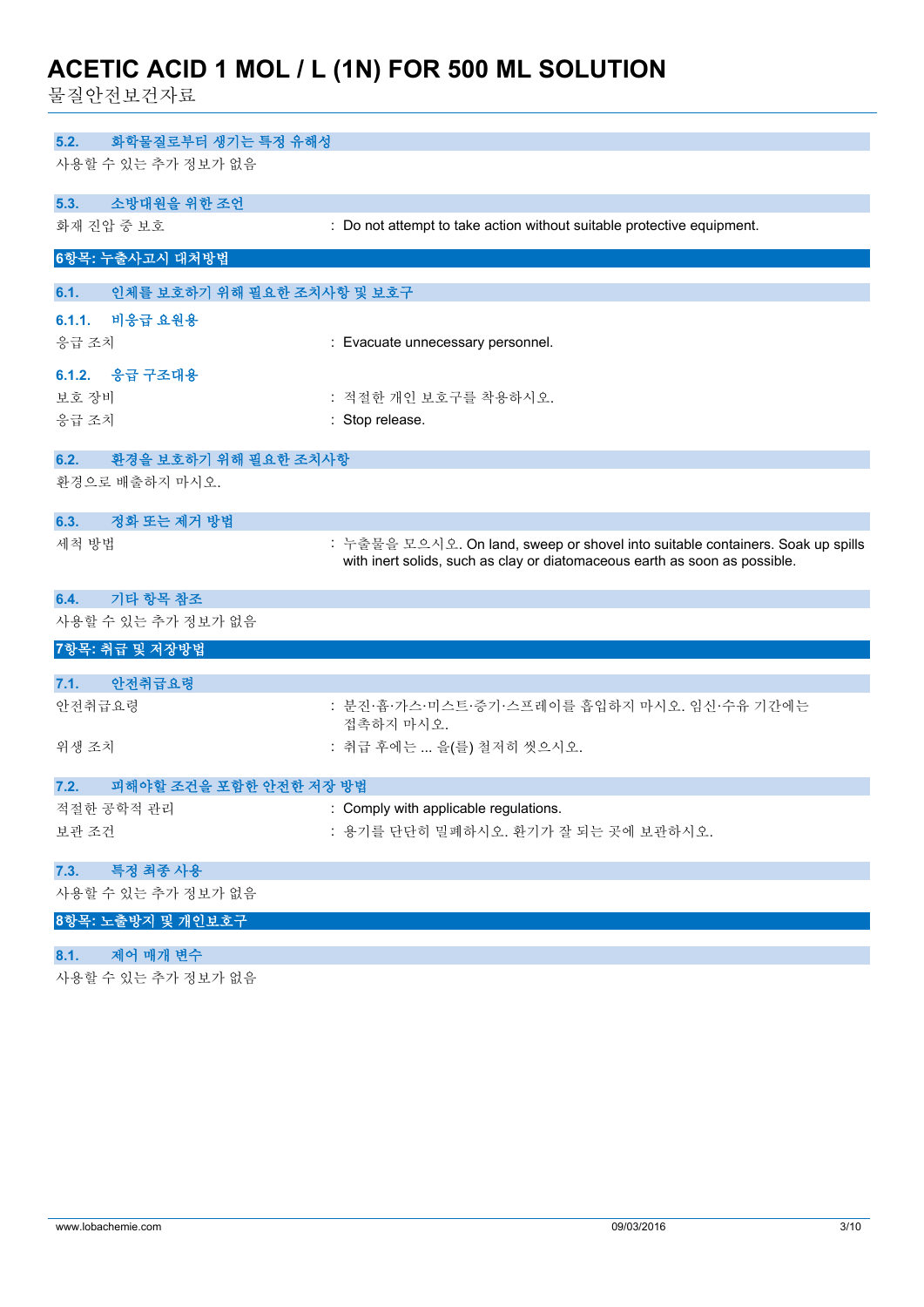물질안전보건자료

| 8.2.<br>노출방지                           |                                   |
|----------------------------------------|-----------------------------------|
| 손보호                                    | : 보호 장갑                           |
| 눈보호                                    | : Chemical goggles or face shield |
| 신체 보호                                  | : 적절한 보호복을 착용하시오                  |
| 호흡기 보호                                 | : Wear appropriate mask           |
| 9항목: 물리화학적 특성                          |                                   |
| 기본적인 물리화학적 특성에 대한 정보<br>9.1.<br>물리적 상태 | : 액체                              |
| 색상                                     | : Colourless.                     |
| 냄새                                     | : 자료없음                            |
| 냄새 역치                                  | : 자료없음                            |
| pH                                     | : 자료없음                            |
| 상대 증발 속도(부틸아세테이트=1)                    | : 자료없음                            |
| 융해점                                    | : 자료없음                            |
| 빙점                                     | : 자료없음                            |
| 초기 끓는점과 끓는점 범위                         | : 자료없음                            |
| 인화점                                    | : 자료없음                            |
| 자연발화온도                                 | : 자료없음                            |
| 분해온도                                   | : 자료없음                            |
| 인화성(고체, 기체)                            | : 자료없음                            |
| 증기압                                    | : 자료없음                            |
| 20°C에서의 상대 증기 밀도                       | : 자료없음                            |
| 상대 밀도                                  | : 자료없음                            |
| 용해도                                    | : 자료없음                            |
| n-옥탄올/물분배계수                            | : 자료없음                            |
| 점도, 운동학적                               | : 자료없음                            |
| 점도, 역학적                                | : 자료없음                            |
| 폭발성                                    | : 자료없음                            |
| 산화성                                    | : 자료없음                            |
| 인화 또는 폭발 범위의 상한/하한                     | : 자료없음                            |

## **9.2. 그 밖의 참고사항**

사용할 수 있는 추가 정보가 없음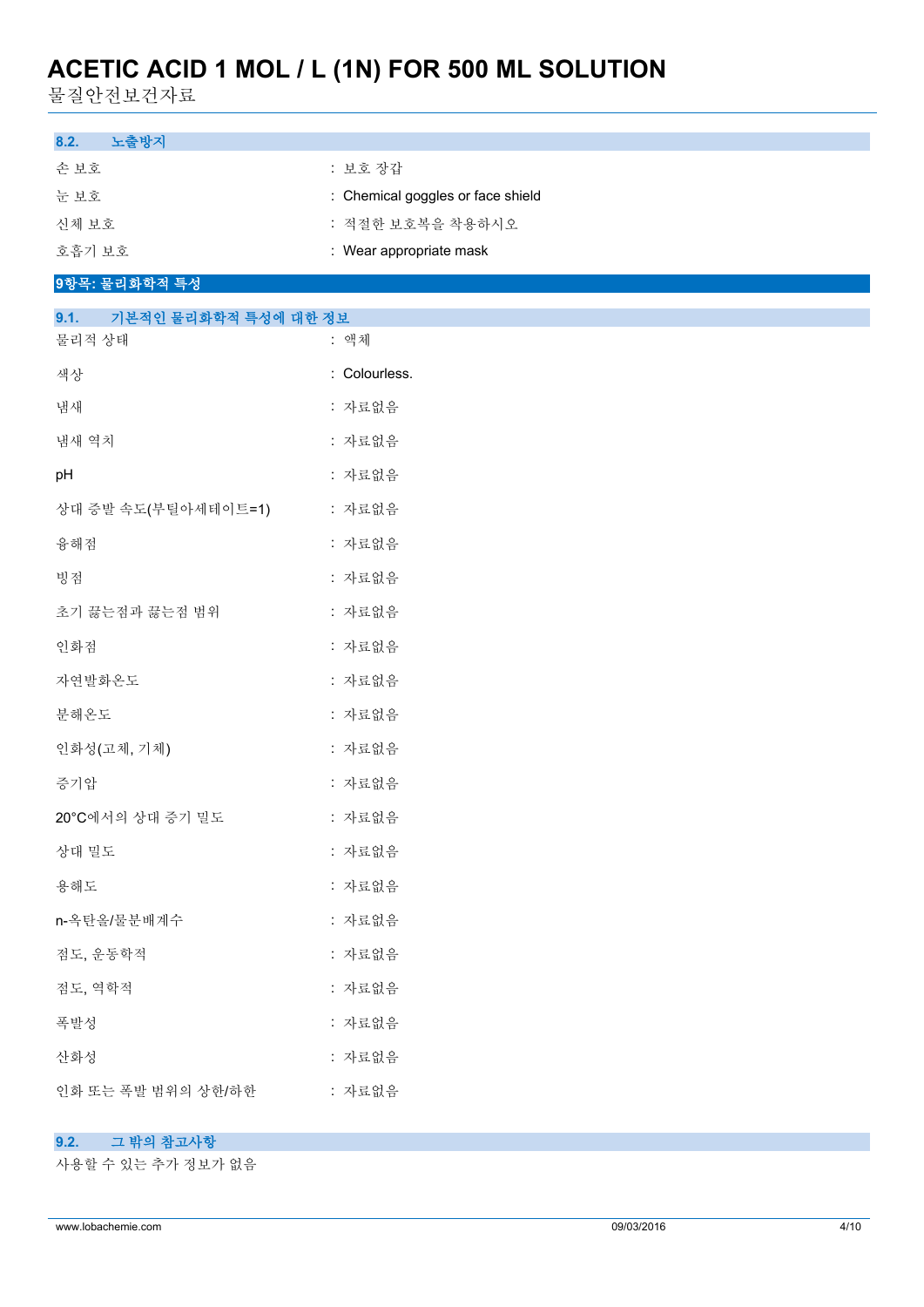물질안전보건자료

## **10항목: 안정성 및 반응성**

### **10.1. 반응성**

Thermal decomposition generates : Corrosive vapours.

## **10.2. 화학적 안정성**

Stable under normal conditions.

#### **10.3. 유해 반응의 가능성**

사용할 수 있는 추가 정보가 없음

## **10.4. 피해야 할 조건**

사용할 수 있는 추가 정보가 없음

## **10.5. 피해야 할 물질**

사용할 수 있는 추가 정보가 없음

#### **10.6. 분해시 생성되는 유해물질**

Thermal decomposition generates : Corrosive vapours.

### **11항목: 독성에 관한 정보**

#### **11.1. 독성에 대한 정보**

| 급성 독성    | : 분류되지 않음 |
|----------|-----------|
|          |           |
| 자극       | : 분류되지 않음 |
| 부식성      | : 분류되지 않음 |
| 과민성      | : 분류되지 않음 |
| 반복 투여 독성 | : 분류되지 않음 |
| 발암성      | : 분류되지 않음 |
| 생식세포변이워성 | : 분류되지 않음 |
| 생식독성     | : 분류되지 않음 |

### **12항목: 환경에 미치는 영향**

## **12.1. 독성** 사용할 수 있는 추가 정보가 없음

#### **12.2. 잔류성 및 분해성**

사용할 수 있는 추가 정보가 없음

#### **12.3. 생물농축성**

사용할 수 있는 추가 정보가 없음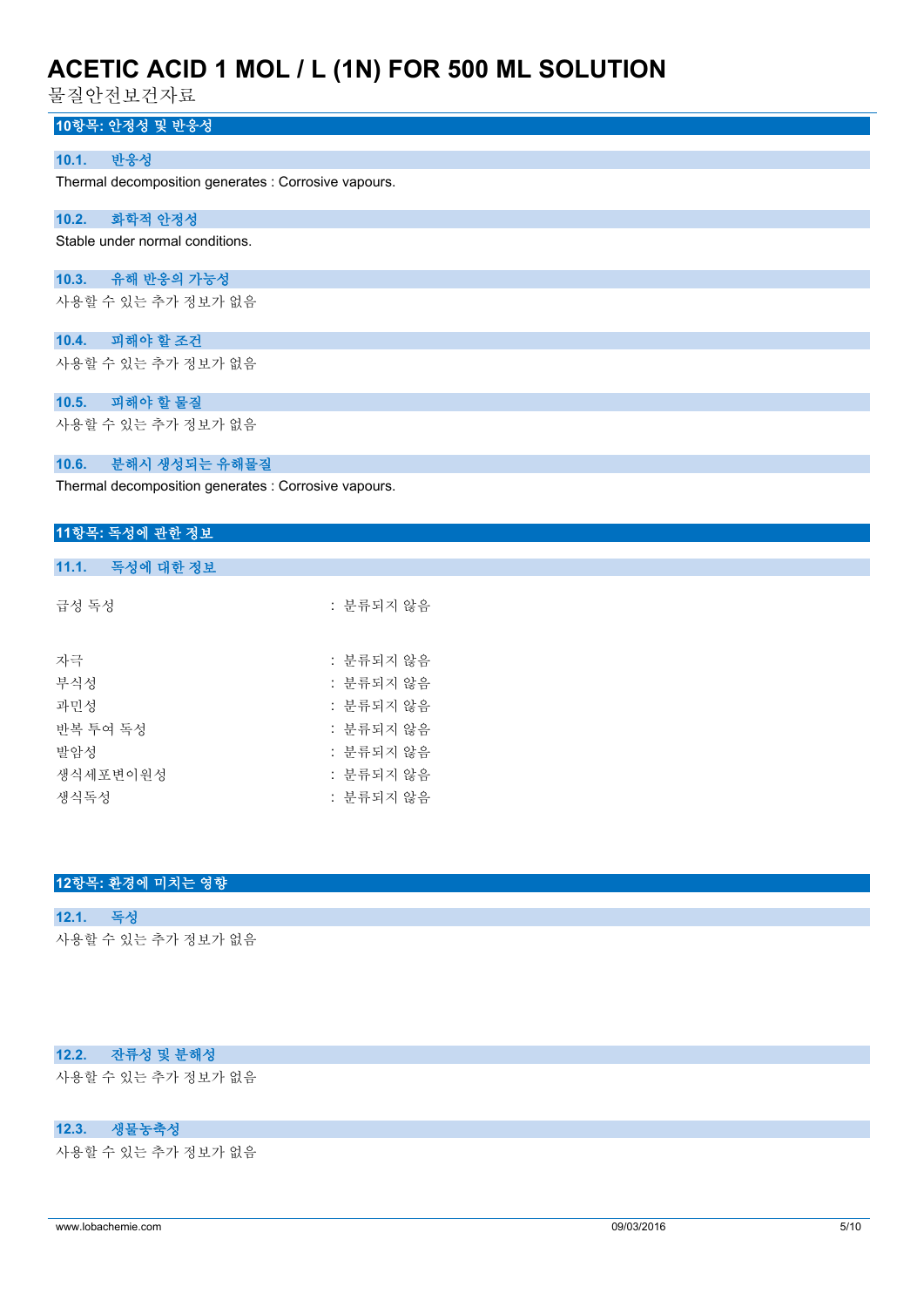물질안전보건자료

## **12.4. 토양이동성**

사용할 수 있는 추가 정보가 없음

## **12.5. PBT 및 vPvB 평가 결과**

사용할 수 있는 추가 정보가 없음

#### **12.6. 기타 유해 영향**

사용할 수 있는 추가 정보가 없음

## **13항목: 폐기시 주의사항**

#### **13.1. 폐기물 처리법**

Product/Packaging disposal recommendations

: ... 내용물과 용기를 폐기하시오.

## **14항목: 운송에 필요한 정보**

ADR / RID / IMDG / IATA / ADN 에 따름

| 14.1. 유엔번호(UN No.)                   |                                              |
|--------------------------------------|----------------------------------------------|
| UN-번호(ADR)                           | : 2790                                       |
| UN-번호 (IMDG)                         | : 2790                                       |
| UN-번호(IATA)                          | : 2790                                       |
| UN-번호(ADN)                           | : 2790                                       |
| UN-번호(RID)                           | : 2790                                       |
|                                      |                                              |
| 14.2.<br>적정선적명                       |                                              |
| 고유 운송 명칭(ADR)                        | $\therefore$ ACETIC ACID SOLUTION            |
| Proper Shipping Name (IMDG)          | : ACETIC ACID SOLUTION                       |
| 고유 운송 명칭(IATA)                       | $\therefore$ ACETIC ACID SOLUTION            |
| 고유 운송 명칭(ADN)                        | $\therefore$ ACETIC ACID SOLUTION            |
| 고유 운송 명칭(RID)                        | $\therefore$ ACETIC ACID SOLUTION            |
| Transport document description (ADR) | : UN 2790 ACETIC ACID SOLUTION, 8, II, $(E)$ |
| 운송 문서 기술 (IMDG)                      | $\pm$ UN 2790 ACETIC ACID SOLUTION, 8, II    |
| 운송 문서 기술 (IATA)                      | $\pm$ UN 2790 ACETIC ACID SOLUTION, 8, II    |
| 운송 문서 기술 (ADN)                       | $\pm$ UN 2790 ACETIC ACID SOLUTION, 8, II    |
| 운송 문서 기술 (RID)                       | $\pm$ UN 2790 ACETIC ACID SOLUTION, 8, II    |
|                                      |                                              |

#### **14.3. 운송에서의 위험성 등급**

**ADR**

운송 위험 분류 (ADR) : 8 Danger labels (ADR) : 8





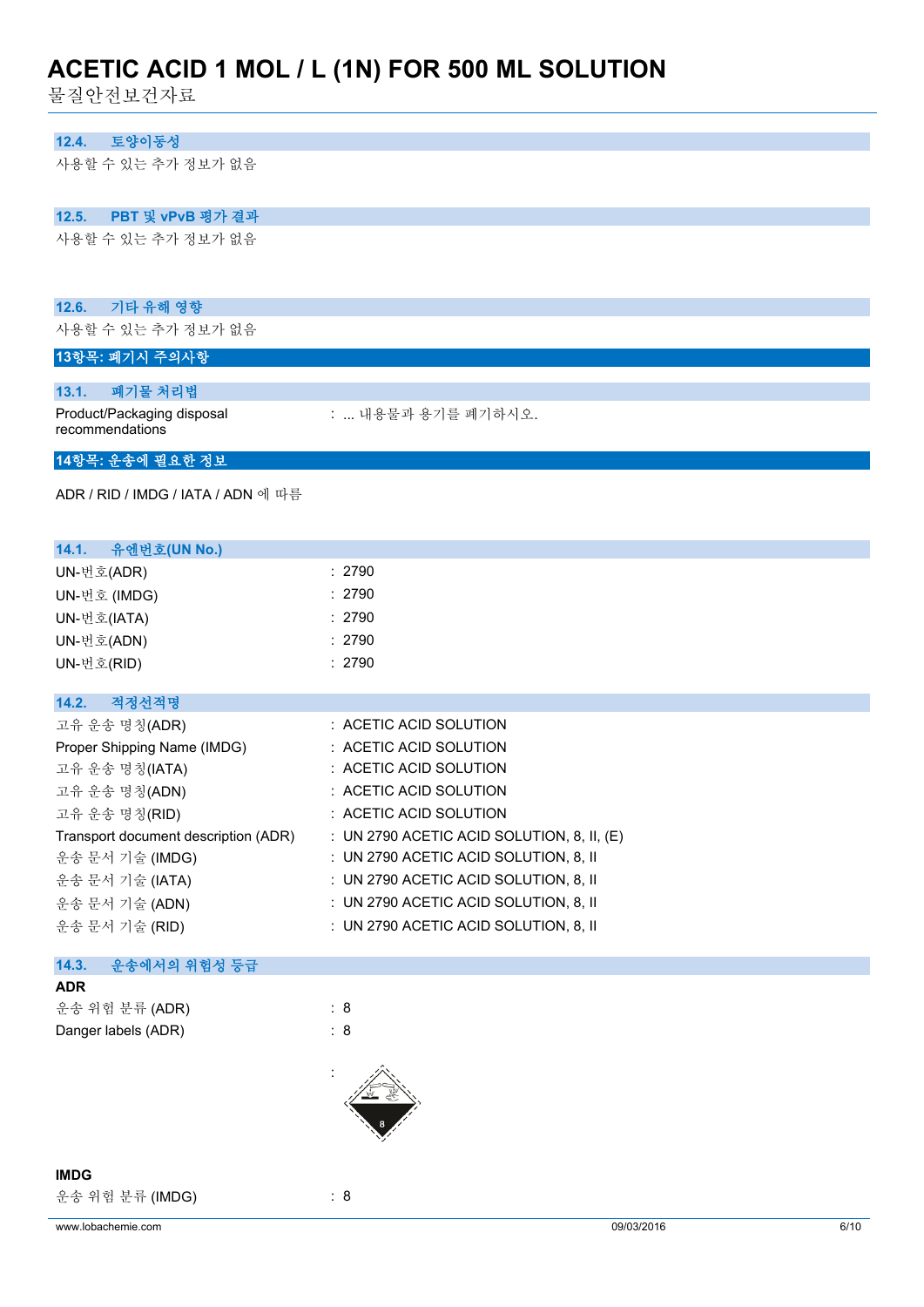물질안전보건자료

| Danger labels (IMDG)      | : 8                            |            |        |
|---------------------------|--------------------------------|------------|--------|
|                           |                                |            |        |
| <b>IATA</b>               |                                |            |        |
| 운송 위험 분류 (IATA)           | : 8                            |            |        |
| 위험 표지 라벨(IATA)            | : 8                            |            |        |
|                           |                                |            |        |
| <b>ADN</b>                |                                |            |        |
| 운송 위험 분류 (ADN)            | : 8                            |            |        |
| Danger labels (ADN)       | : 8                            |            |        |
|                           |                                |            |        |
| <b>RID</b>                |                                |            |        |
| 운송 위험 분류 (RID)            | : 8                            |            |        |
| Danger labels (RID)       | : 8                            |            |        |
|                           |                                |            |        |
| 용기등급<br>14.4.             |                                |            |        |
| 포장 등급(ADR)                | $\lesssim 11$                  |            |        |
| 포장 등급(IMDG)               | $\lesssim 11$                  |            |        |
| 포장 그룹(IATA)<br>포장 그룹(ADN) | $\lesssim 11$<br>$\lesssim 11$ |            |        |
| 포장 등급(RID)                | $\div$ II                      |            |        |
|                           |                                |            |        |
| 환경 유해성<br>14.5.           | : No                           |            |        |
| 환경에 위험<br>해양오염물질          | : No                           |            |        |
| 그 밖의 참고사항                 | : 가용 추가 정보 없음                  |            |        |
|                           |                                |            |        |
| 14.6.<br>사용자를 위한 특별 주의사항  |                                |            |        |
| - 내륙 수송                   |                                |            |        |
| 분류 코드(UN)                 | : C3                           |            |        |
| 일정량(ADR)                  | : 1L                           |            |        |
| www.lobachemie.com        |                                | 09/03/2016 | $7/10$ |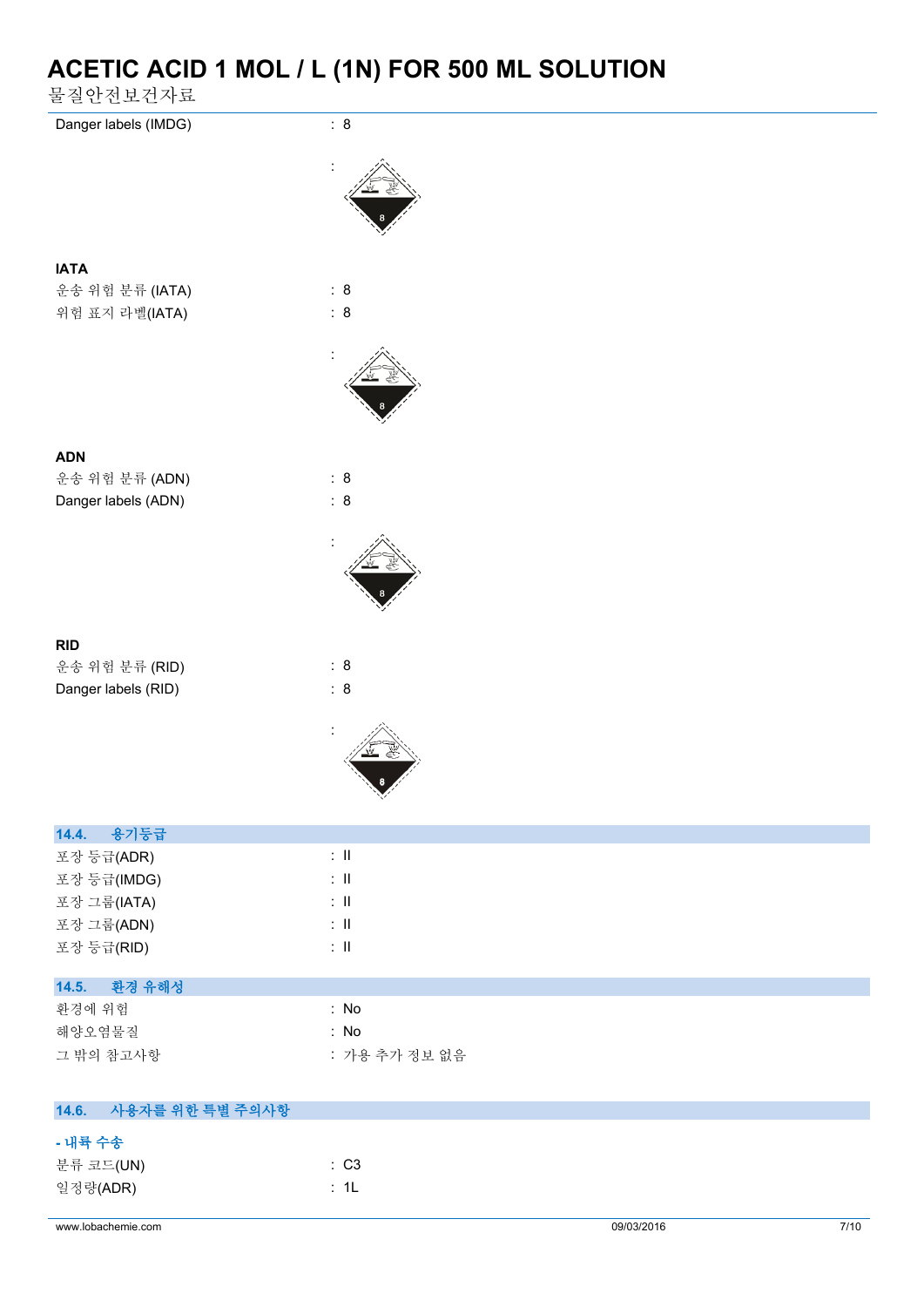물질안전보건자료

| 힘 열 한 안 되 산 시 프                                              |                |
|--------------------------------------------------------------|----------------|
| 극소량(ADR)                                                     | : E2           |
| Packing instructions (ADR)                                   | : P001, IBC02  |
| Mixed packing provisions (ADR)                               | : MP15         |
| Portable tank and bulk container                             | : T7           |
| instructions (ADR)                                           |                |
| Portable tank and bulk container special<br>provisions (ADR) | $:$ TP2        |
| Tank code (ADR)                                              | : L4BN         |
| 탱크 수송용 차량                                                    | : AT           |
| 운송 범주(ADR)                                                   | :2             |
| 위험 식별 번호(Kemler 번호)                                          | : 80           |
| 오렌지 플레이트                                                     | $\ddot{\cdot}$ |
|                                                              | 80             |
|                                                              | 2790           |
|                                                              |                |
| 터널 제한 코드 (ADR)                                               | : E            |
| EAC 코드                                                       | : •2R          |
| - 해상 운송                                                      |                |
| Limited quantities (IMDG)                                    | : 1L           |
| 극소량(IMDG)                                                    | E2             |
| Packing instructions (IMDG)                                  | : P001         |
| IBC packing instructions (IMDG)                              | IBC02          |
| Tank instructions (IMDG)                                     | <b>T7</b>      |
| Tank special provisions (IMDG)                               | TP2            |
| EmS-No. (Fire)                                               | $F-A$          |
| EmS-No. (Spillage)                                           | $: S-B$        |
| Stowage category (IMDG)                                      | A              |
| MFAG-번호                                                      | 153            |
| - 항공 운송                                                      |                |
| PCA 예상 수량(IATA)                                              | : E2           |
| PCA 제한 수량(IATA)                                              | : Y840         |
| PCA 제한 수량 최대 순수량(IATA)                                       | : 0.5L         |
|                                                              | : 851          |
| PCA 포장 지침(IATA)                                              |                |
| PCA 최대 순수량(IATA)                                             | : 1L           |
| CAO 포장 지침(IATA)                                              | : 855          |
| CAO 최대 순수량(IATA)                                             | : 30L          |
| ERG 코드(IATA)                                                 | : 8L           |
| - 국내 수로 운송                                                   |                |
| 분류 코드(ADN)                                                   | : C3           |
| 일정량(ADN)                                                     | : 1 L          |
| 극소량(ADN)                                                     | E2             |
| Carriage permitted (ADN)                                     | : T            |
| Equipment required (ADN)                                     | $:$ PP, EP     |
| Number of blue cones/lights (ADN)                            | $\therefore$ 0 |
| - 철도 수송                                                      |                |
|                                                              | : C3           |
| Classification code (RID)<br>한정 수량(RID)                      | : 1L           |
| 극소량(RID)                                                     | : E2           |
| Packing instructions (RID)                                   | : P001, IBC02  |
|                                                              |                |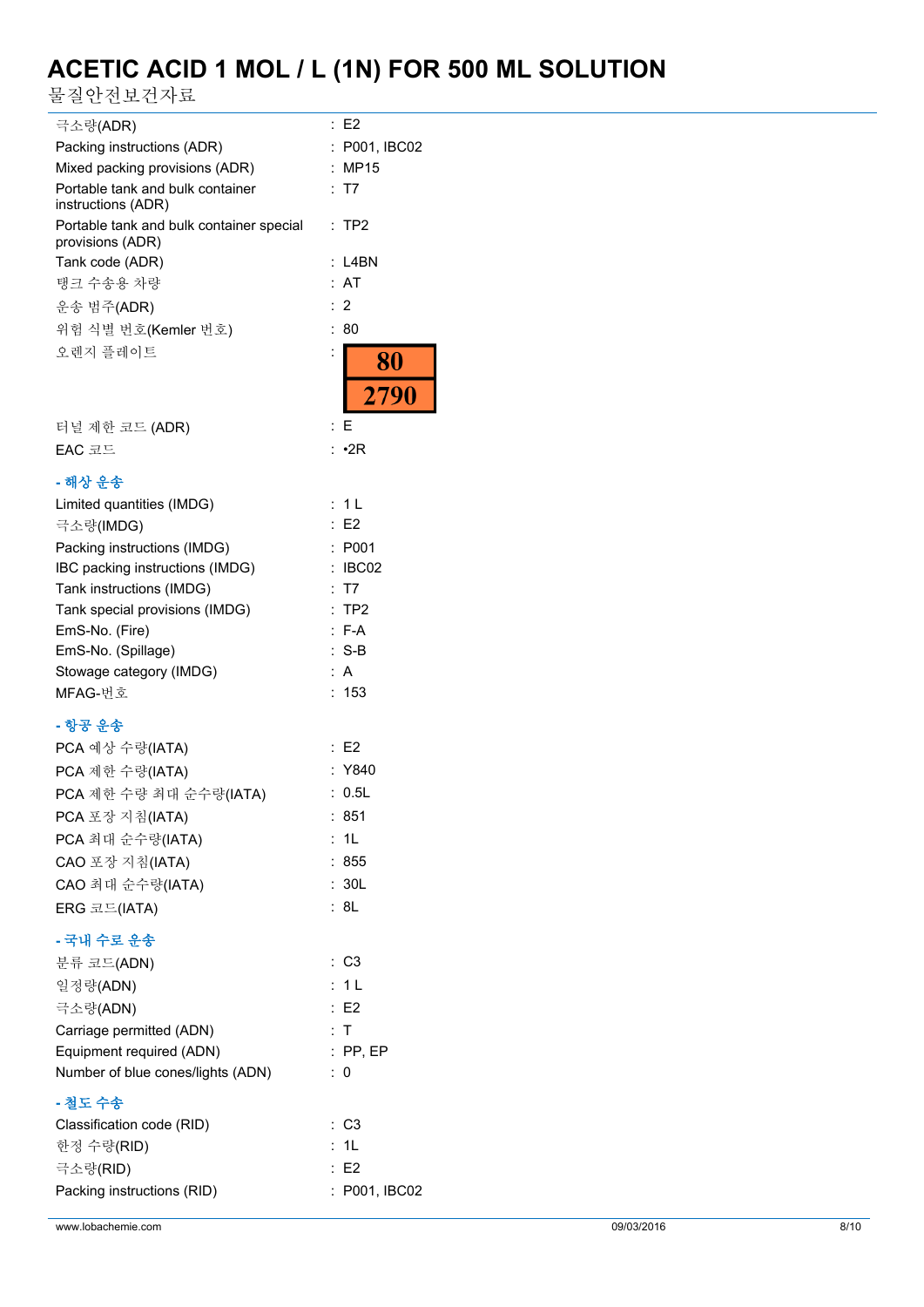물질안전보건자료

| Mixed packing provisions (RID)                                              | : MP15        |
|-----------------------------------------------------------------------------|---------------|
| Portable tank and bulk container<br>instructions (RID)                      | : T7          |
| Portable tank and bulk container special<br>provisions (RID)                | :TP2          |
| Tank codes for RID tanks (RID)                                              | :I 4BN        |
| 운송 범주(RID)                                                                  | $\cdot$ 2     |
| Colis express (express parcels) (RID)<br>Hazard identification number (RID) | : CE6<br>: 80 |

### **14.7. MARPOL 73/78 별첨 II 및 IBC 코드에 따른 대량 운송**

해당없음

**15항목: 법적 규제현황**

### **15.1. 안전, 보건 및 환경과 관련하여 단일물질 또는 혼합물에 대한 특별 규정/법규**

**15.1.1. EU 규정**

Contains no substances with Annex XVII restrictions REACH 후보 물질 미함유

Contains no REACH Annex XIV substances.

#### **15.1.2. 국가 규정**

#### **독일**

| AwSV/VwVwS Annex reference                                                     | Water hazard class (WGK) 3, strongly hazardous to water (Classification according<br>to AwSV, Annex 1) |
|--------------------------------------------------------------------------------|--------------------------------------------------------------------------------------------------------|
| 12th Ordinance Implementing the Federal<br>Immission Control Act - 12. BlmSchV | 12차 BlmSchV(배출 방지 법령) (심각한 사고에 대한 규정) 미대상                                                              |

### **덴마크**

텐마크 규정 권장사항 **: Young people below the age of 18 years are not allowed to use the product** 

| 15.2. 화학 물질 안정성 평가 |
|--------------------|
| 사용할 수 있는 추가 정보가 없음 |

## **16항목: 그 밖의 참고사항**

R-, H- 및 EUH-단락 전문:

Acute Tox. 4 (Inhalation) 급성독성-흡입 의 구분 4